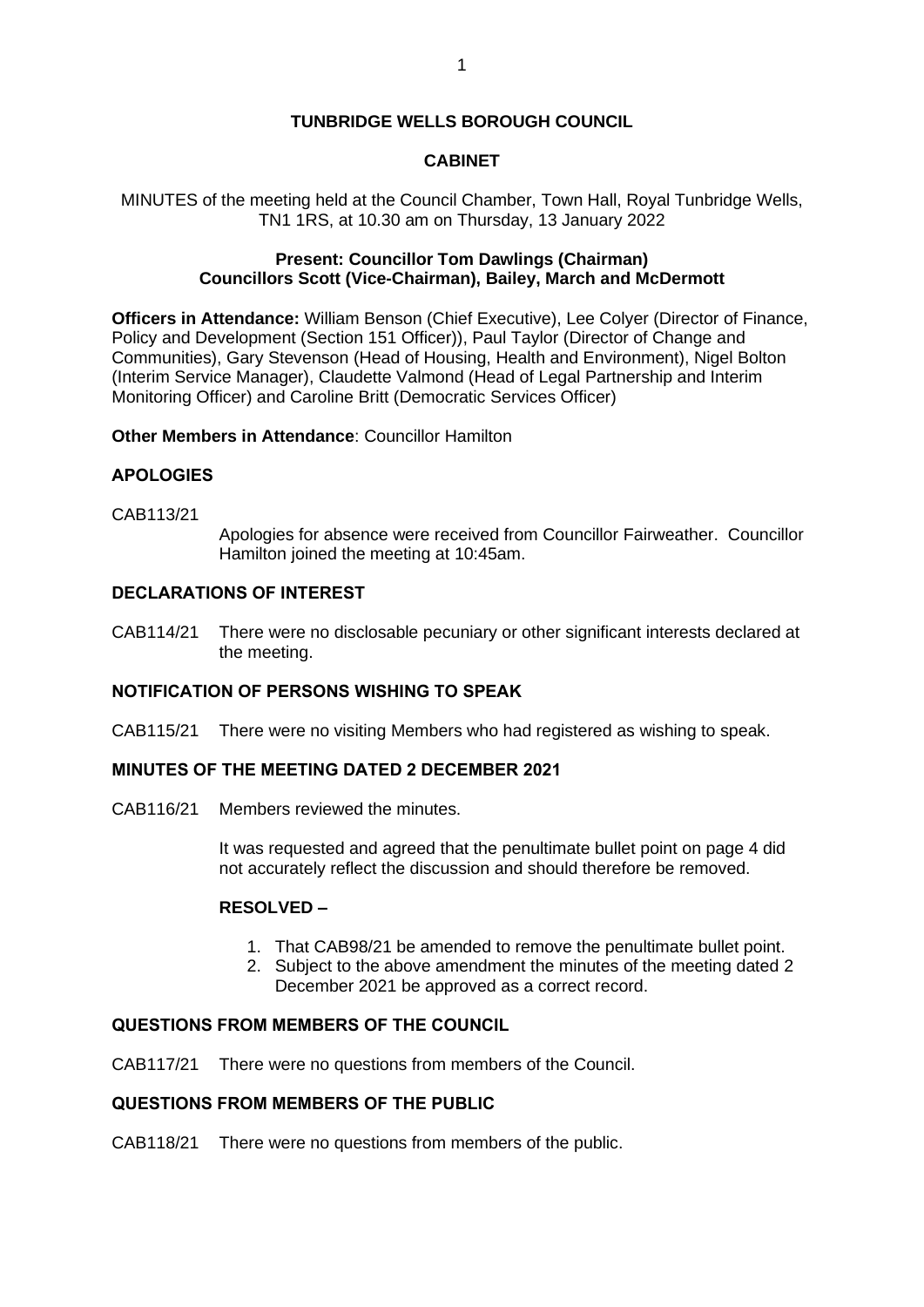### **CONSIDERATION OF THE FORWARD PLAN AS AT 17 DECEMBER 2021**

CAB119/21 Members considered the plan. No amendments were proposed.

**RESOLVED –** That the Forward Plan as at 17 December 2021 be noted.

#### **GROUNDS MAINTENANCE SERVICE**

CAB120/21 Nigel Bolton, Interim Services Manager introduced the report set out in the agenda.

> Following the Communities and Economic Cabinet Advisory Board (CAB) held on Tuesday 11 January 2022, additional comments included:

- In response to the environmental and biodiversity issues raised at the CAB, including Kent's Plan Bee and the gathering pace of the concept of 'rewilding', the CAB recommended and agreed that a further recommendation be considered by Cabinet
- With reference to the Cross Cutting Issues:
	- $\circ$  Staffing Issues There were no staffing implications associated with Option 1 but there may be TUPE implications with the other options.
	- $\circ$  Finance and other Resources If the contract was extended. the additional cost could be accommodated within the budget and the medium term financial strategy.

Discussion and questions from Members included the following:

- The importance of environmental measures, 'rewilding' etc. was welcomed. In addition the need to ensure there was regular engagement with members of the public.
- Discussions with various sports clubs had taken place and there had been positive responses from them about taking on additional responsibility for their grounds.
- The additional 2-year extension would allow the Council the time to have in-depth discussions with clubs and organisations about the requirements of taking on additional responsibility for the maintenance of their own grounds.
- Additionally, it was noted, the procurement process would take approximately 18 months.
- The additional recommendation read 'That the Head of Housing, Health and Environment works with Tivoli to identify further environmental enhancements for the service and to increase public awareness of the actions being taken.'
- The CAB raised issues related to biodiversity, 'rewilding' and Kent's Plan Bee.
- There was currently no option for zero carbon reductions on the equipment used. The same issue was applicable to the current waste contract. It was noted it was the Council's intention to move to zero emission vehicles but that it was currently being constrained by the lack of technology.

#### **RESOLVED –**

1. That the Head of Housing, Health and Environment in consultation with the Monitoring Officer and S151 Officer be given delegated authority to enter into a further 2-year contract extension with Tivoli to